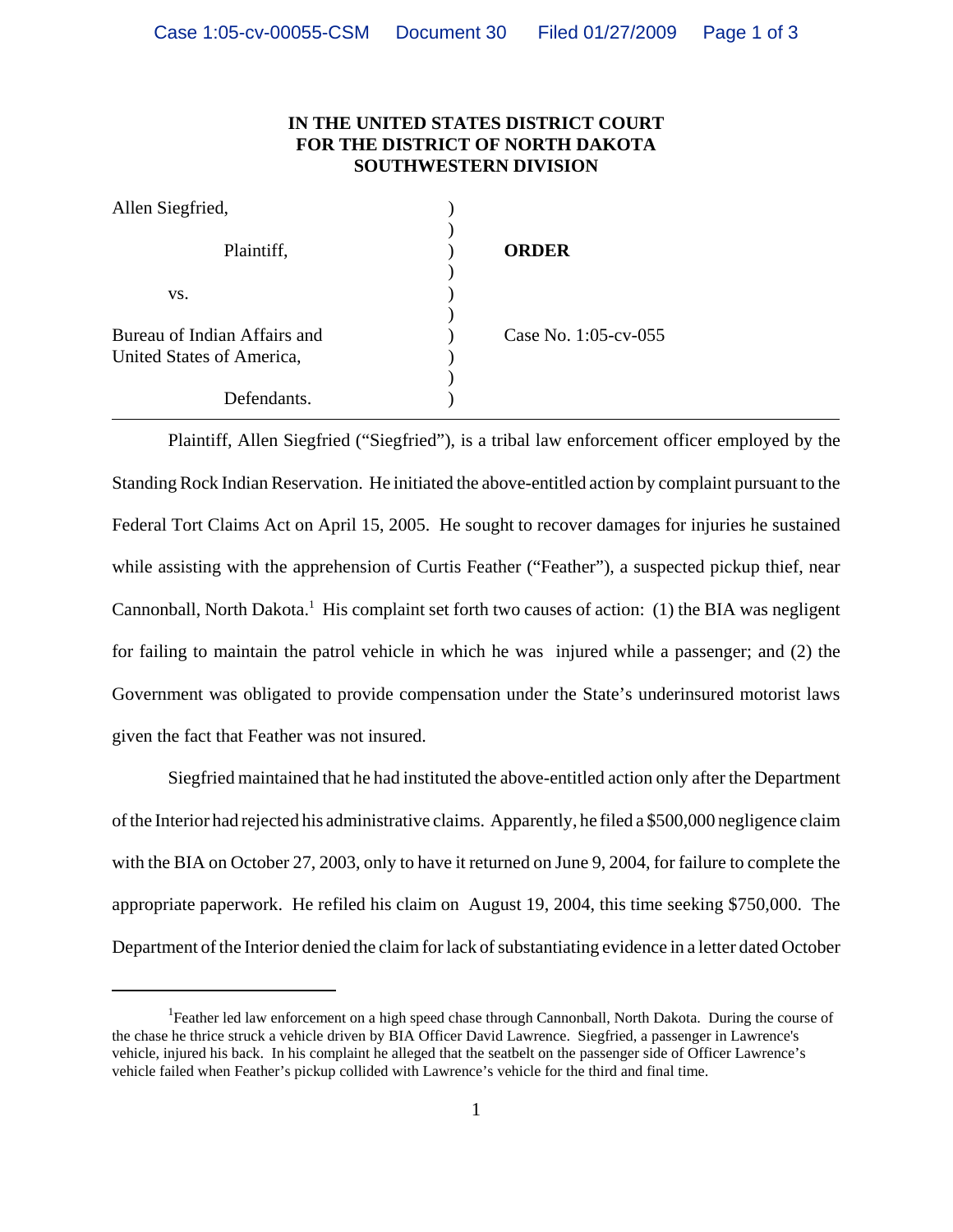20, 2004. Notably, it made no mention of any failure on his part to exhaust available Federal Employee's Compensation Act remedies.

On December 20, 2006, the Government filed a Motion for Summary Judgment on the grounds that (1) the above-entitled action was barred by the exclusive remedy provisions of the Federal Employees' Compensation Act ("FECA"), (2) it was immune from suit, and (3) the court lacks subject matter jurisdiction. The court granted the Government's motion in part on February 12, 2009, finding that Siegfried's claim for uninsured motorist benefits lacked merit. It further ordered that the action be stayed to allow Siegfried to file a claim for FECA benefits with the Secretary of Labor. It also directed Siegfried to submit within sixty days proof he had indeed filed such a claim. Finally, it ordered that the action be stayed so long as Siegfried submitted the aforementioned proof, continued to diligently pursuing his FECA remedies, and notified the court of the Secretary of Labor's final decision within thirty days of its issuance.

Siegfried submitted a status report as directed on April 11, 2007, apprising the court of the fact that he had filed an application for FECA benefits with the United States Department of Labor.

On July 24, 2008, the court convened a conference with the parties to inquire about the status of Siegfried's application for FECA benefits. It was advised that the Department of Labor had yet taken action.

On January 20, 2009, the court convened a second status conference. Siegfried advised the court that counsel had written to the Department of Labor as recently as December 11, 2008, to inquire about the status of his application but had yet to receive a response.

The Government subsequently advised the court in a letter dated January 22, 2009, that the Department of Labor has no record of Siegfried's claim being filed. It hypothesizes that the claim may have been rejected because Siegfried submitted his claim to the wrong office or did not fully complete